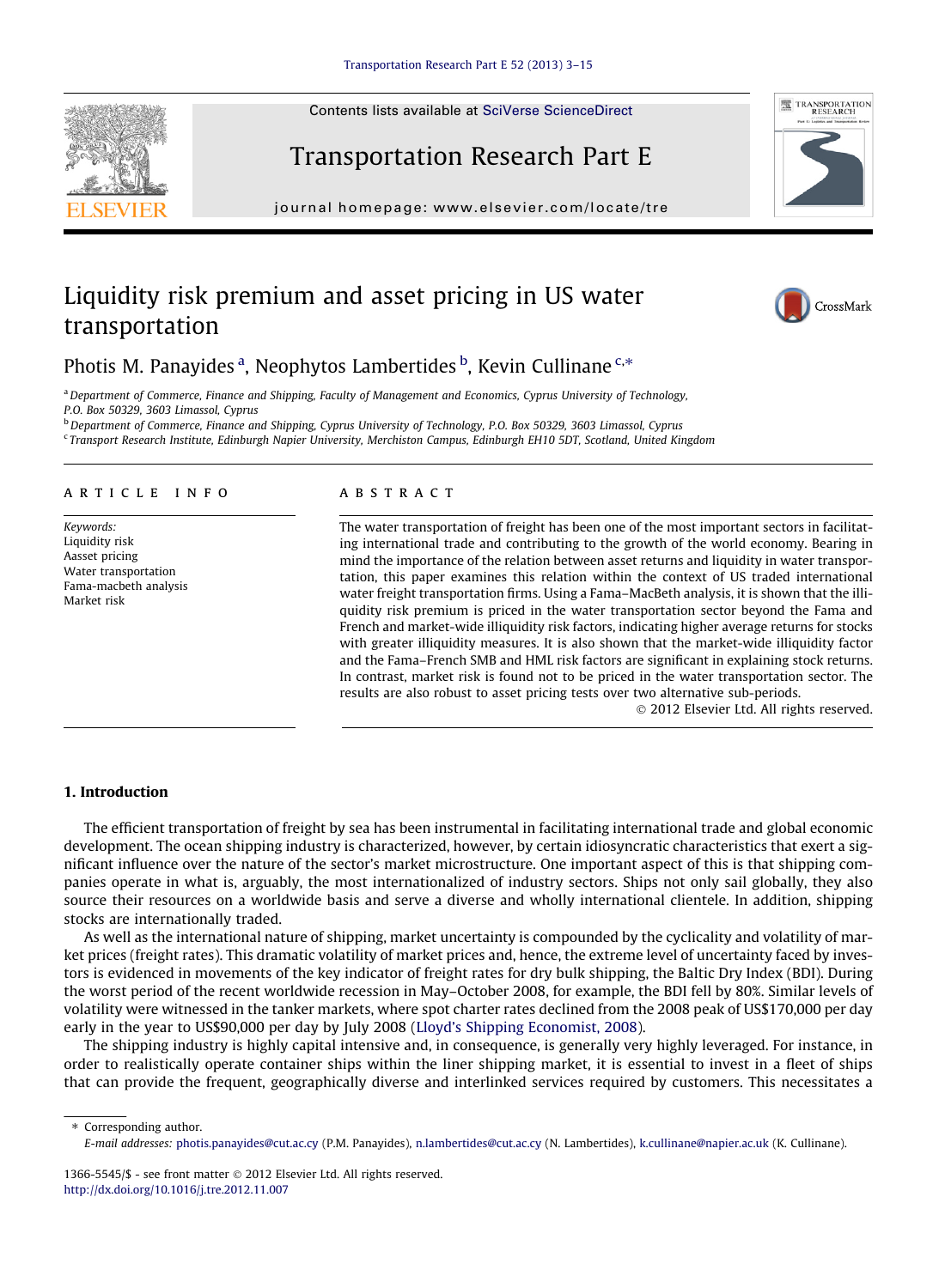substantial investment in ships which necessarily renders the containership market highly capital intensive. In addition, the volatility of freight rates in shipping is mirrored by the extent and direction of asset price volatility; due to short-term imbalances in supply and demand, the value of the assets themselves can decline considerably within a short period of time. This merely adds to the uncertainty and risk faced by investors.

All these characteristics of the shipping market have been discussed in detail by, for example, [Alizadeh and Nomikos](#page--1-0) [\(2011\), Grammenos et al. \(2008\), Stopford \(2010\)](#page--1-0) and [Grammenos and Arkoulis \(2002\)](#page--1-0). These characteristics are likely to affect the liquidity risk of shipping stocks. [Liu \(2006\)](#page--1-0) describes liquidity as the ability to trade large quantities quickly at low cost with little price impact. This description highlights four dimensions to liquidity, namely, trading quantity, trading speed, trading cost and price impact, all of which imply the great diversity of liquidity measures which have been empirically applied within the literature.

While illiquidity has been used in empirical asset pricing models, certain authors contend that the results have been rather mixed and inconclusive (e.g., [Marcelo and Quiros, 2006; Martinez et al., 2005\)](#page--1-0). The recent literature examining the concept builds on the pioneering work of [Amihud and Mendelson \(1986\)](#page--1-0) that asset returns are positively related to transaction costs (an initial proxy for illiquidity). An important milestone in the development of the literature is the study by [Ami](#page--1-0)[hud \(2002\)](#page--1-0), which provides a compelling motivation for the use of an illiquidity ratio as a risk characteristic in asset pricing tests. Specifically, [Amihud \(2002\)](#page--1-0) shows that over time, expected market illiquidity positively affects ex ante stock excess return, suggesting that expected stock excess return partly represents an illiquidity premium. On the other hand, various studies have revealed that market and illiquidity risk premium are dependent on country and market specific characteristics, illiquidity proxy and seasonality effects ([King, 1966; Corhay et al., 1989; Tinic and West, 1984, 1986](#page--1-0)). This provides a further rationale for examining the concept in the context of specific industrial sectors with an international outlook.

[King \(1966\)](#page--1-0) examined how market and industry factors affect stock price behavior. He was the first to suggest that many investors think of stocks as falling into groups based on similarity of performance and showed that stock price changes are caused by the weighted sum of a market, an industry, and a company effect. This and subsequent research has led to the understanding that industry stock returns are linked to market and other microeconomic factors. Recently, [Hou and Robin](#page--1-0)[son \(2006\)](#page--1-0) showed that firms in more concentrated industries earn lower returns, even after controlling for size, book-tomarket, momentum and other return determinants. They concur that the particular financial and operational characteristics of individual firms bring about the generation of divergent cash flows. These risky cash flows are in turn priced in financial markets. They suggest that, through their operating decisions, firms are likely to affect the riskiness of their cash flows. These operating decisions arise from an equilibrium in the product market that potentially reflects strategic interactions among market participants. Therefore, the structure of product markets may affect the risk of a firm's cash flows, and hence a firm's equilibrium rate of return. [Hou and Robinson \(2006\),](#page--1-0) however, do not provide conclusions for non-concentrated industries such as the shipping sector. Additionally, [Drobetz et al. \(2010\)](#page--1-0) conclude that shipping stocks exhibit remarkably low stock market betas, suggesting that shipping stocks have the potential to serve as a separate asset class.

Given this context, the relation between the illiquidity and asset returns of ocean shipping firms represents an unexplored area of considerable research interest. This sector is chosen since financial (and operational) characteristics of maritime firms are found to diverge significantly from those of the ''average'' firm. For instance, freight transportation firms tend to hold high valuation physical assets and operate in a highly competitive environment with market uncertainty and extreme volatility culminating in high risks (see [Behrens and Picard, 2011; Hesse and Rodrigue, 2004](#page--1-0) for an economic and spatial analysis of freight transportation characteristics). On the basis of the particular sector characteristics described above, however, it follows that the analysis of a shipping industry sample would provide evidence and insights that diverge from those of previous studies that analyze more generic samples. Such an analysis is facilitated by the fact that in recent years a number of shipping companies have used the capital markets for raising funds and, therefore, asset pricing studies for this specific sector are highly relevant to investors as well. All this underscores the compelling reasons for investigating shipping company liquidity issues in a capital markets context and to supplement the existing asset pricing literature in transportation, in particular the pioneering work of [Kavussanos and Marcoulis \(1997a,b, 1998, 2000a,b\)](#page--1-0) and [Kavussanos](#page--1-0) [et al. \(2003\)](#page--1-0).

To this end, the main objectives of this study are to: (a) provide a comprehensive asset pricing model based on data for the US water transportation sector for the period 1960–2009, (b) provide (for the first time in the literature) information on the liquidity characteristics of US water transportation stocks, and (c) determine whether the illiquidity risk premium of US water transportation stocks is priced or has a significant role in the determination of stock returns. The paper extends the previous contributions in the transportation literature in at least two ways. First, it examines whether liquidity risk is priced and affects the returns of the sample of listed water transportation firms. Second, the extensive period covered by the analysis provides the opportunity to collect comprehensive evidence on the main risk determinants (such as beta, volatility, unsystematic risk), while controlling for the influence of the significant cyclical behavior which characterizes the shipping market. The results could be potentially useful to portfolio managers and other stakeholders, since they can form the basis for developing investment decision practices that account for illiquidity risk; an aspect that has thus far been largely ignored.

The rest of the paper is organized as follows. Section 2 provides a review of the relevant literature on liquidity and capital asset pricing, as well as capital asset pricing in shipping specifically. The research methodology is described in Section 3, while in Section 4 the empirical results are presented and discussed. Finally, Section 5 details the implications arising from the results and final conclusions are drawn.